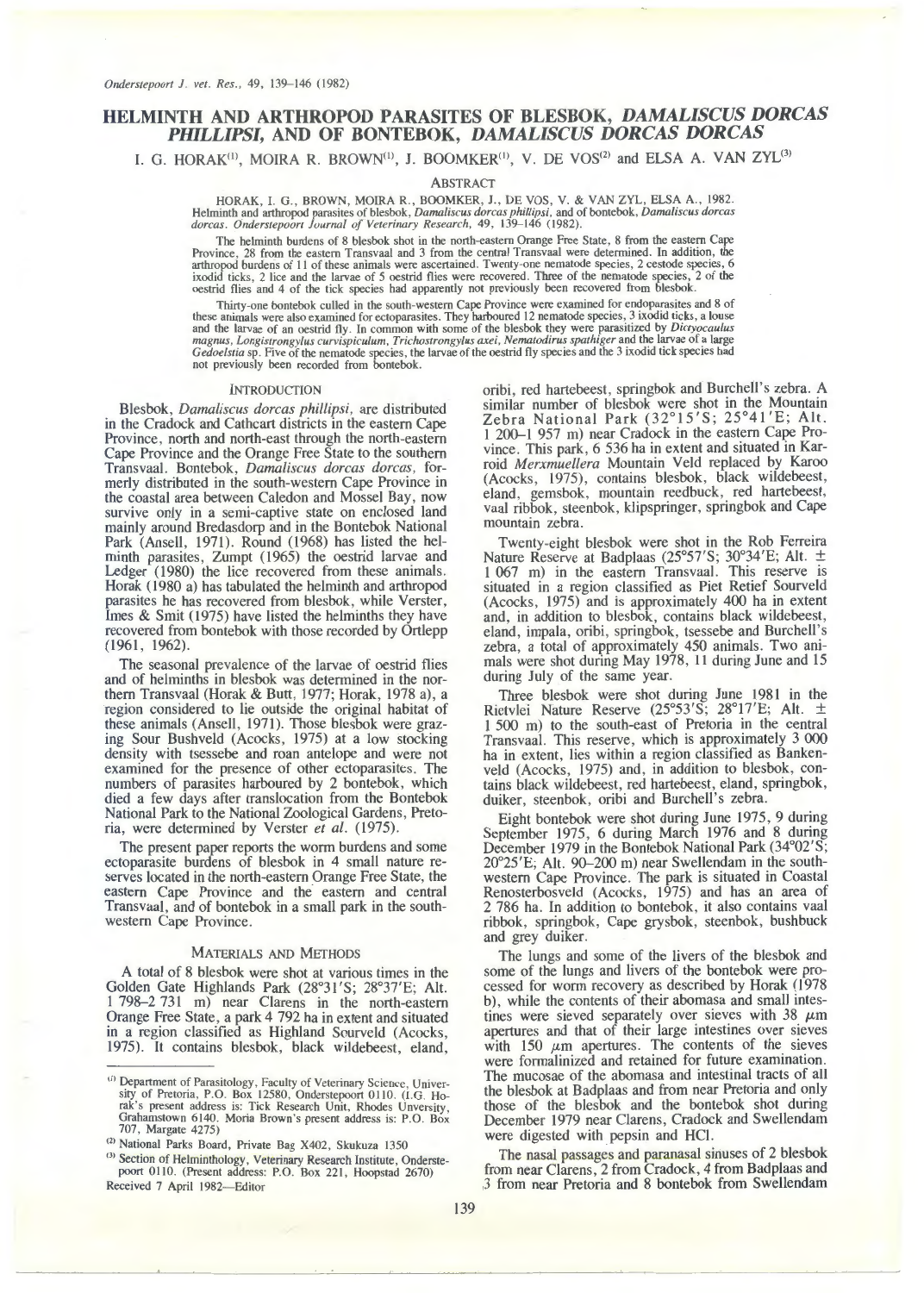were examined for oestrid larvae as described by Horak ( 1977) and their hearts washed for the recovery of these larvae, as described by Horak & Butt (1977). The cranial cavities and brain surfaces of the same 2 blesbok from Clarens and 2 from Cradock and 3 from near Pretoria and 8 bontebok from Swellendam were also examined for oestrid larvae.

The skins of the heads and of the bodies of 4 animals at Badplaas and the 3 from near Pretoria, plus all 4 legs of each animal from below the knee and hock joints with their skin intact were immersed in a tick detaching agent\*. The skin of 1 side of the head and 1 side of the body, as well as 1 front leg and 1 back leg with their skin intact, of 2 blesbok at Clarens, 2 at Cradock and 8 bontebok at Swellendam were similarly processed. Thereafter the skins and legs were stored overnight in tightly closed plastic bags. The following morning they were scrubbed with brushes with 20 mm long steel bristles and thoroughly washed. The washings were sieved through sieves with 150  $\mu$ m apertures and the contents of the sieves collected and preserved with formalin for future examination.

### RESULTS

The mean helminth burdens of the blesbok from the Golden Gate and Mountain Zebra Parks are summarized in Table 1.

Ten nematode species were recovered from these animals. Eight of these were present in both parks, while *Nematodirus helvetianus* was present only in the Golden Gate reserve and *Nematodirus spathiger* only in the Mountain Zebra reserve. In general, the animals in the former reserve harboured more worms than those in the

latter. The blesbok is a new host record for *Longistrongylus curvispiculum, Longistrongylus sabie* and *Nematodirus helvetianus.* 

The ectoparasite burdens of the blesbok shot during December 1979 in the Golden Gate and Mountain Zebra Parks are summarized in Table 2.

Of the 7 species of ectoparasites recovered, only *Damalinia crenelata* was present on animals in both reserves.

The mean worm burdens of the blesbok from Badplaas are summarized in Table 3.

A total of 16 nematode and I cestode species were recovered from these animals. Every animal was infested with 4th state larvae of *Haemonchus* spp. and *Oesophagostomum* sp. and with adult *Dictyocaulus magnus, Longistrongylus albifrontis* and *Trichostrongylus thomasi.* With few exceptions they also harboured adult *Cooperia hungi, Cooperia yoshidai* and *lmpalaia tuber- culata.* 

Fourth stage larvae of *Haemonchus* spp. and *Oeso- phagostomum* sp. constituted the major portion of the worm burdens of these 2 genera, while large numbers of 4th stage larvae of *Longistrongylus* sp., *Cooperia* spp. and *lmpalaia* sp. were also recovered.

The first 2 animals shot had considerably more *Skrjabinema alata* than any other buck, but no other marked differences in worm burdens were noticeable between the various slaughter dates.

The ectoparasite burdens of 4 blesbok at Badplaas are summarized in Table 4.

|  | TABLE 1 The mean helminth burdens of blesbok in the Golden Gate and Mountain Zebra Parks |
|--|------------------------------------------------------------------------------------------|
|--|------------------------------------------------------------------------------------------|

|                               |                                                          |                          |                                                 |                                         |                                                                       |                                                 | Mean numbers of helminths recovered |                                                   |                                                 |                        |                    |                                       |                                                               |                                                    |
|-------------------------------|----------------------------------------------------------|--------------------------|-------------------------------------------------|-----------------------------------------|-----------------------------------------------------------------------|-------------------------------------------------|-------------------------------------|---------------------------------------------------|-------------------------------------------------|------------------------|--------------------|---------------------------------------|---------------------------------------------------------------|----------------------------------------------------|
|                               |                                                          |                          |                                                 | Haemonchus spp.                         |                                                                       |                                                 | Longistrongylus spp.                |                                                   |                                                 | Trichostrongylus spp.  |                    | Nematodirus spp.                      |                                                               |                                                    |
| No. of blesbok<br>slaughtered | Date slaughtered                                         | Dictyocau-<br>lus magnus | $H.$ contor-<br>H. bedfordi<br>tus              |                                         |                                                                       | *L. curvi-<br>*L. sabie<br>spiculum             |                                     | T. axei                                           | T. colub-<br>riformis                           | T. falcu-<br>latus     |                    | $*N.$ helve- $N.$ spathiger<br>tianus |                                                               |                                                    |
|                               |                                                          | Adult                    | 4th                                             | Adult                                   | Adult                                                                 | 4th                                             | Adult                               | Adult                                             | Adult                                           | Adult                  | Adult              | 4th                                   | Adult                                                         | Adult                                              |
| Golden Gate Highlands Park    |                                                          |                          |                                                 |                                         |                                                                       |                                                 |                                     |                                                   |                                                 |                        |                    |                                       |                                                               |                                                    |
|                               | June 1975<br>Sep. 1975<br><b>March 1976</b><br>Dec. 1979 | 17<br>14<br>R            | $\mathbf 0$<br>$\theta$<br>38<br>$\overline{a}$ | $\frac{13}{70}$<br>163<br>61            | $\bf{0}$<br>$\mathbf 0$<br>$\mathbf 0$<br>20                          | $\bf{0}$<br>$\bf{0}$<br>$\mathbf 0$             | 338<br>115<br>50<br>169             | 100<br>135<br>$\bf{0}$<br>53                      | 163<br>15<br>$\ddot{\mathbf{0}}$<br>25          | 25<br>$\mathbf 0$<br>0 | 25<br>$\mathbf{0}$ | $\bf{0}$<br>$\bf{0}$<br>13<br>88      | 3 3 7 5<br>75<br>175<br>203                                   | $\bf{0}$<br>$\mathbf 0$<br>$\mathbf 0$<br>$\bf{0}$ |
| Mountain Zebra National Park  |                                                          |                          |                                                 |                                         |                                                                       |                                                 |                                     |                                                   |                                                 |                        |                    |                                       |                                                               |                                                    |
|                               | June 1975<br>Sep. 1975<br><b>March 1976</b><br>Dec. 1979 | $\Omega$                 | 0<br>$\mathbf 0$<br>50                          | $\mathbf{0}$<br>$\mathbf 0$<br>63<br>14 | $\begin{smallmatrix}0\\0\end{smallmatrix}$<br>$\mathbf 0$<br>$\bf{0}$ | 0<br>$\bf{0}$<br>$\overline{0}$<br>$\mathbf{0}$ | 80                                  | $\mathbf 0$<br>135<br>$\mathbf 0$<br>$\mathbf{0}$ | $\ddot{\mathbf{0}}$<br>5<br>$\ddot{\mathbf{0}}$ | 518<br>$\Omega$<br>63  | $\mathbf 0$        | 30<br>$\mathbf{0}$<br>50<br>75        | $\bf{0}$<br>$\bf{0}$<br>$\overline{0}$<br>$\ddot{\mathbf{0}}$ | $\frac{520}{30}$<br>$\frac{63}{60}$                |

4th = 4th stage larvae

• **New host record** 

| TABLE 2 The ectoparasite burdens of 2 blesbok shot in the Golden Gate Park and 2 blesbok shot in the Mountain Zebra Park during December 1979 |  |  |  |
|-----------------------------------------------------------------------------------------------------------------------------------------------|--|--|--|
|-----------------------------------------------------------------------------------------------------------------------------------------------|--|--|--|

| *Gedoelstia<br>cristata |                              | Damalinia<br>crenelata |                   | Linognathus<br>damaliscus |       | *Boophilus<br>decoloratus |               | *Hyalomma<br>marginatum<br>turanicum | Rhipicephalus<br>evertsi evertsi |       | *Rhipicephalus<br>glabroscutatum |         |
|-------------------------|------------------------------|------------------------|-------------------|---------------------------|-------|---------------------------|---------------|--------------------------------------|----------------------------------|-------|----------------------------------|---------|
| 1st                     | 3rd                          |                        | Adult             | N                         | Adult |                           | Adult         | Adult                                | N                                | Adult | N                                | Adult   |
|                         | Golden Gate Highlands Park   |                        |                   |                           |       |                           |               |                                      |                                  |       |                                  |         |
|                         |                              | 22                     | $\mathbf 0$<br>80 | 26                        | ٠     |                           | 0             | $\Omega$<br>$\bf{0}$                 |                                  |       |                                  |         |
|                         | Mountain Zebra National Park |                        |                   |                           |       |                           |               |                                      |                                  |       |                                  |         |
|                         |                              |                        | 14                |                           |       | $\bf{0}$                  | 0<br>$\bf{0}$ | $\mathbf{0}$                         |                                  | 16    | 0                                | 18<br>8 |

1st,  $3rd = 1$ st and  $3rd$  larval stages  $L =$  Larvae  $N =$ Nymphae

• **New host record** 

<sup>\*</sup> Triatix: Coopers SA (Pty) Ltd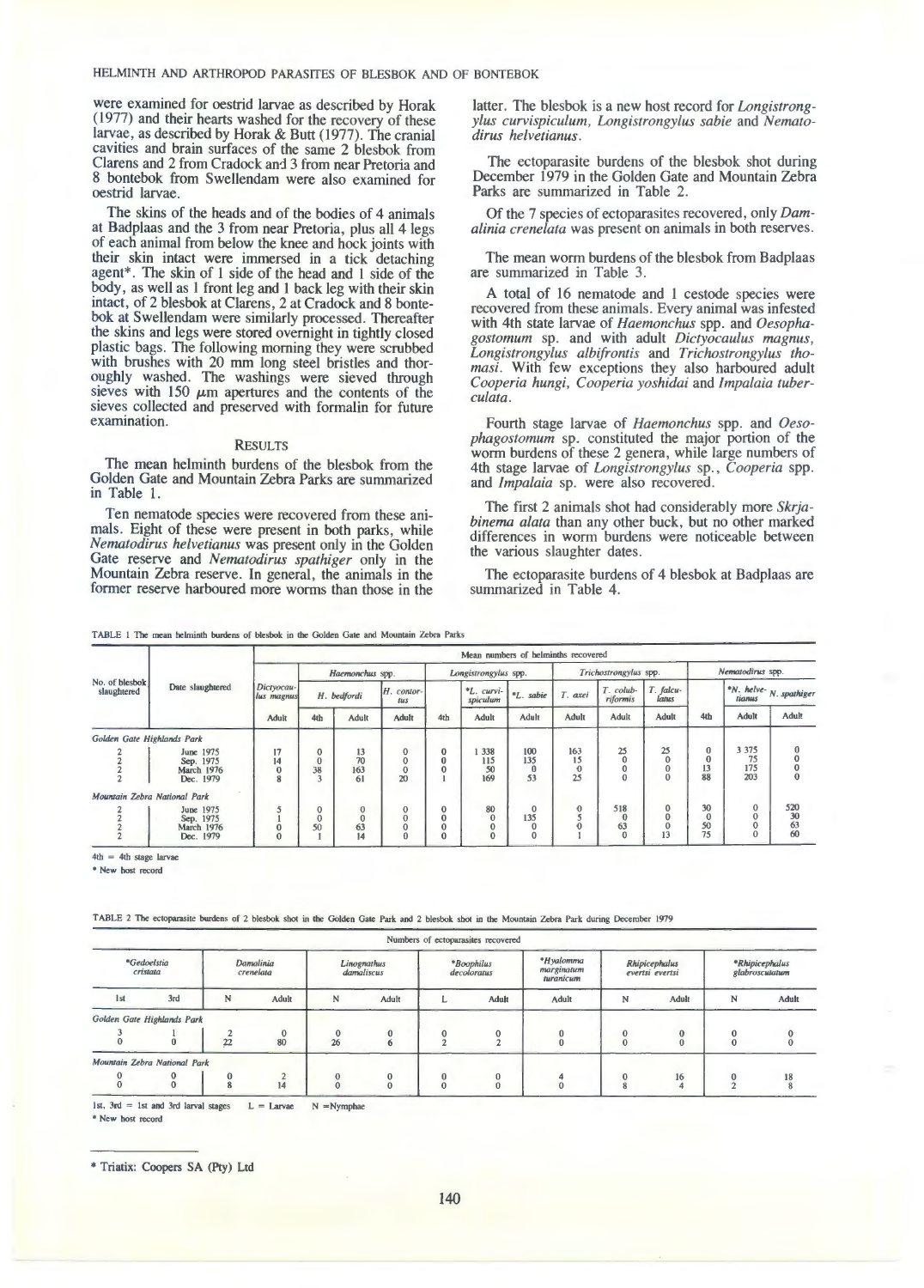| Other helminths recovered           |                          |                                 |          | 1 animal 2 <i>Gongylonema</i> sp.<br>1 animal 328 T. colubriformis and 1 510 T.<br>falculatus; 1 animal 1 T. falculatus; 1 animal | $\frac{1}{1}$ animal $1$ Agriostomum equidentatum and $\frac{1}{1}$ $\frac{1}{1}$ $\frac{1}{1}$ $\frac{1}{1}$ $\frac{1}{1}$ $\frac{1}{1}$ $\frac{1}{1}$ $\frac{1}{1}$ $\frac{1}{1}$ $\frac{1}{1}$ $\frac{1}{1}$ $\frac{1}{1}$ $\frac{1}{1}$ $\frac{1}{1}$ $\frac{1}{1}$ $\frac{1}{1}$ $\frac{1}{1}$<br>Moniezia sp. |                                                                                                                                                                                                                 |                                    | *Haemaphysalis<br>sp.            | Adult<br>Adult  | $0-00$<br>$\circ$ $\circ$ $\circ$                  |
|-------------------------------------|--------------------------|---------------------------------|----------|-----------------------------------------------------------------------------------------------------------------------------------|---------------------------------------------------------------------------------------------------------------------------------------------------------------------------------------------------------------------------------------------------------------------------------------------------------------------|-----------------------------------------------------------------------------------------------------------------------------------------------------------------------------------------------------------------|------------------------------------|----------------------------------|-----------------|----------------------------------------------------|
|                                     |                          |                                 | A        | 3488                                                                                                                              | 820                                                                                                                                                                                                                                                                                                                 |                                                                                                                                                                                                                 |                                    | Rhipicephalus<br>evertsi evertsi | Nymphae         | 3388                                               |
|                                     |                          | olata<br>Skrjabinema            | lmm      | <b>488</b><br>104<br>⊣<br>╲                                                                                                       | 155                                                                                                                                                                                                                                                                                                                 |                                                                                                                                                                                                                 |                                    |                                  | Larvae          | <b>332518</b>                                      |
|                                     |                          | columbianum<br>Oesophagostomum  | Ą        | $\sim$ $-$                                                                                                                        | $\frac{2}{3}$                                                                                                                                                                                                                                                                                                       |                                                                                                                                                                                                                 |                                    |                                  | Adult           | 3704                                               |
|                                     |                          |                                 | 4th      | 27<br>821                                                                                                                         | 54<br>246                                                                                                                                                                                                                                                                                                           |                                                                                                                                                                                                                 |                                    | Rhipicephalus<br>appendiculatus  | Nymphae         | 353<br>533<br>328<br>$\frac{1}{2}$                 |
|                                     |                          | tmpalaia<br>Impalaia            | A<br>4th | $\overline{r}$<br>2070                                                                                                            | $\frac{4}{5}$<br>261<br>22                                                                                                                                                                                                                                                                                          |                                                                                                                                                                                                                 |                                    |                                  | Larvae          | 6212<br>11846<br>23376                             |
|                                     |                          | C. yoshidai                     | A        | 588<br>967<br>2                                                                                                                   | 2 730<br>2 127                                                                                                                                                                                                                                                                                                      |                                                                                                                                                                                                                 |                                    |                                  | Adult           | $m = 8$                                            |
|                                     | Cooperia spp.            | C. hungi                        | Ą        | 832                                                                                                                               | 1745                                                                                                                                                                                                                                                                                                                |                                                                                                                                                                                                                 | Numbers of ectoparasites recovered | Damalinia<br>crenelata           | Nymphae         | $-0 - 4$                                           |
|                                     |                          |                                 | 4th      | 1067<br>790 1                                                                                                                     | 616                                                                                                                                                                                                                                                                                                                 |                                                                                                                                                                                                                 |                                    |                                  | 3rd             | 4000                                               |
| Mean numbers of helminths recovered |                          | T. thomasi                      | A        | 295<br>244                                                                                                                        | 336                                                                                                                                                                                                                                                                                                                 |                                                                                                                                                                                                                 |                                    | Oestrus macdo-<br>naldi          | 2nd             | $\sum_{i=1}^{n} a_i \cdot a_i = a_i$               |
|                                     | Trichostrongylus<br>spp. | T. axei                         | ∢        | $-$                                                                                                                               | 702                                                                                                                                                                                                                                                                                                                 |                                                                                                                                                                                                                 |                                    |                                  |                 |                                                    |
|                                     |                          |                                 | 4th      | $\circ$ -                                                                                                                         | $\circ$ $-$                                                                                                                                                                                                                                                                                                         |                                                                                                                                                                                                                 |                                    |                                  | $\overline{sl}$ | $\sim$ $\sim$ $\sim$                               |
|                                     |                          | albrifrontis<br>Longistrongylus | Ą        | 776<br>740                                                                                                                        | 860                                                                                                                                                                                                                                                                                                                 |                                                                                                                                                                                                                 |                                    | Kirkioestrus<br>minutus          | 1st             | $a_5$ 02                                           |
|                                     |                          |                                 | 4th      | 223                                                                                                                               | 146                                                                                                                                                                                                                                                                                                                 |                                                                                                                                                                                                                 |                                    |                                  |                 |                                                    |
|                                     |                          | R. comorius                     | Ą        | $\frac{0}{1}$                                                                                                                     | $\overline{a}$                                                                                                                                                                                                                                                                                                      |                                                                                                                                                                                                                 |                                    |                                  | 3rd             | 4828                                               |
|                                     | Haemonchus<br>spp.       | H. bedfordi                     | Ą        | $rac{28}{21}$                                                                                                                     | $20_{18}$                                                                                                                                                                                                                                                                                                           |                                                                                                                                                                                                                 |                                    | *Gedoelstia sp                   | 2nd             | n 10m <sub>4</sub>                                 |
|                                     |                          | $\psi$                          | 4th      | 323<br>3                                                                                                                          | 270<br>645<br>45                                                                                                                                                                                                                                                                                                    |                                                                                                                                                                                                                 |                                    |                                  |                 |                                                    |
|                                     |                          | рускуосаную тавинг              | A        | 29                                                                                                                                | 29                                                                                                                                                                                                                                                                                                                  |                                                                                                                                                                                                                 |                                    |                                  | Ist             | 138757                                             |
|                                     |                          | Date slaughtered                |          | May<br>June<br>$\frac{17}{19}$                                                                                                    | June<br>July<br>28.                                                                                                                                                                                                                                                                                                 | The ectoparasite burdens of 4 blesbok shot in the Rob Ferreira Nature Reserve at Badplaas<br>Adult<br>Immature worms<br>4th stage larvae<br>$\begin{array}{c} \textbf{0} & \textbf{0} & \textbf{0} \end{array}$ |                                    | Date<br>slaughtered              |                 | 1978<br>1978<br>1978<br>May<br>May<br>June<br>June |
|                                     |                          | No. of blesbok slaughtered      |          | $\sim$                                                                                                                            | $\frac{5}{2}$                                                                                                                                                                                                                                                                                                       | Imm<br>4th<br>⋖<br>4<br>TABLE                                                                                                                                                                                   |                                    |                                  |                 | 1192                                               |

17 June 1978<br>
19. June 1978<br>
1st, 2nd, 3rd = 1st, 2nd and 3rd stage larvae<br>
\* New host record  $1$ st,  $2$ nd,  $3$ rd = 1st,  $2$ nd and  $3$ rd stage Larvae

• **New host record**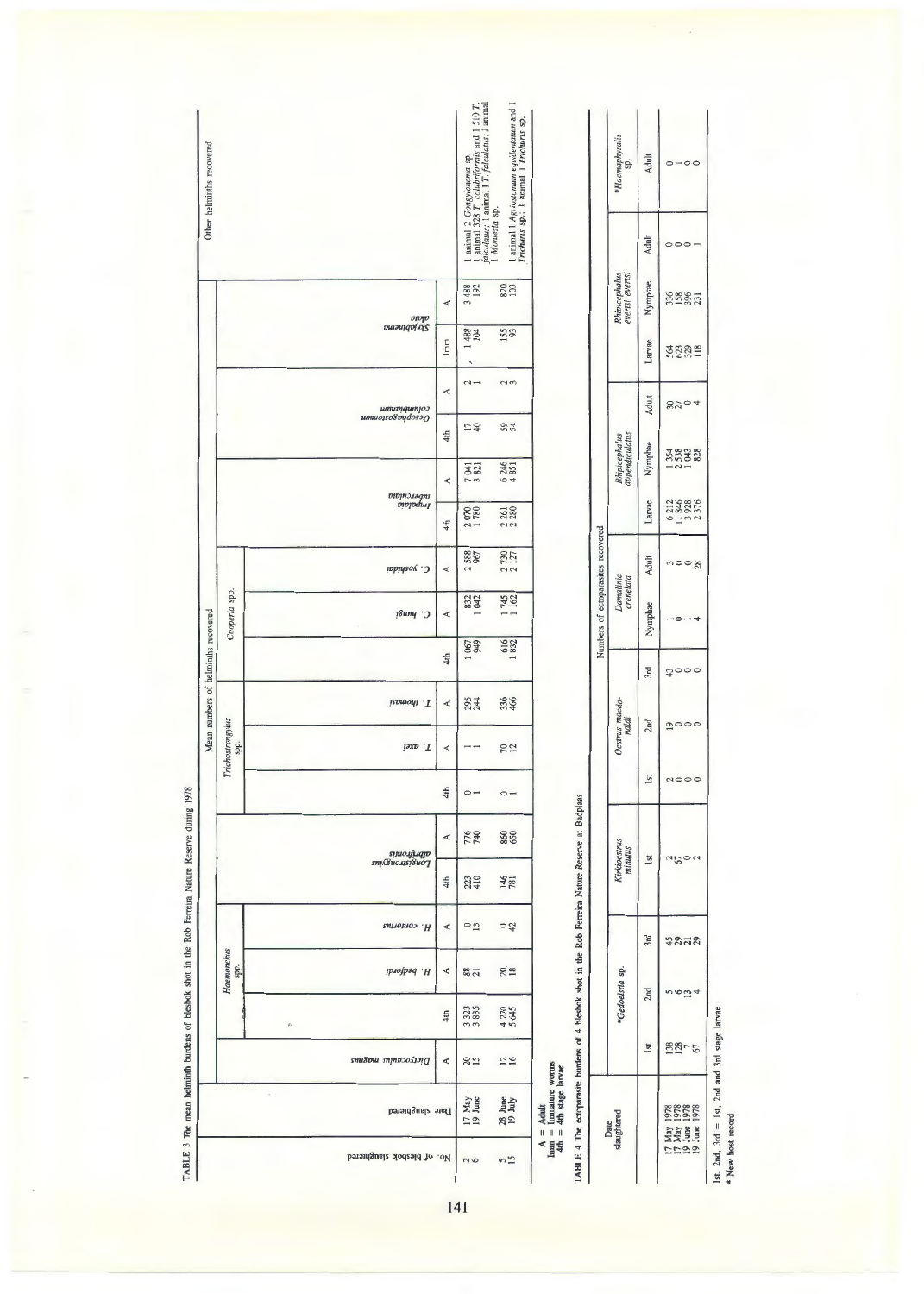These animals were infested with the larvae of a *Gedoelstia* sp., the mature 3rd stage larvae of which were very large and differed in certain characteristics from those of *Gedoelstia hiissleri* and *Gedoelstia cristata.* They were also infested with larvae of *Kirkioestrus minutus* and *Oestrus macdonaldi.* In addition, they harboured all sages of development of *Rhipicephalus appendiculatus, Rhipicephalus evertsi evertsi* and *D. cre- nelata.* ·

The mean helminth and arthropod parasite burdens of the 3 blesbok shot in the Rietvlei Nature Reserve near Pretoria are summarized in Tables 5 & 6.

A total of 7 nematode species, l cestode, the larvae of 4 oestrid fly species, a louse and 2 ixodid ticks were recovered from these animals. Of the nematodes *Impalaia nudicollis* constituted the major portion of the burden of 2 of the blesbok, while the same 2 animals also had fairly large burdens of C. *yoshidai.* 

No 1st stage *Gedoelstia* sp. larvae were seen in the eyes or recovered from the brains, cranial cavities, hearts or lungs of any of the blesbok, but they were recovered from the nasal passages, which also harboured 2nd and 3rd stage G. *cristata* larvae. The nasal passages of the 3 animals also contained lst stage larvae of *K. minutus* but

no lst stage *Oestrus* spp. larvae. These, however, were recovered from the lungs of 2 animals.

The mean helminth burdens of the bontebok are summarized in Table 7.

The lungs and the abomasal and intestinal mucosae of only the 8 animals shot during December 1979 were processed for helminth recovery. All these animals were infested with *D. magnus* and *Protostrongylus capensis;*  and l also harboured *Pneumostrongylus cornigerus.* The majority of these animals also had large burdens of 4th stage larvae of *Longistrongylus* spp. and *N. spathiger.*  The lungs of the animals shot during September 1975 were examined for the presence of lungworms. All were infested with *P. capensis,* 2 with *P. cornigerus* and l with *D. magnus.* 

·A total of 9 gastro-intestinal nematode species were recovered from the bontebok. Of these *Cooperia curticei*  was present in the animals shot during 1975 and 1976 but not during 1979. The bontebok is a new host record for *Longistrongylus curvispiculum, Longistrongylus namaquensis, Cooperia curticei, Agriostomum equidentatum*  and *Trichostrongylus pietersi.* 

The ectoparasite burdens of the 8 bontebok shot during December 1979 are summarized in Table 8.

|         | Haemonchus spp.<br>H. bedfordi H. contortus |              | Trichostron- |     | Cooperia yosidai |     | Impalaia   |          | Skrjabinema | Trichuris | Avitellina sp.  |
|---------|---------------------------------------------|--------------|--------------|-----|------------------|-----|------------|----------|-------------|-----------|-----------------|
|         |                                             |              | gylus axei   |     |                  |     | nudicollis |          | alata       | sp.       |                 |
| 4th     | Adult                                       | <b>Adult</b> | Adult        | 4th | Adult            | 4th | Adult      | Imm      | Adult       | Adult     | <b>Scolices</b> |
| 70      |                                             | 75           | 70           | 75  | 975              | 280 |            | 100      | 225         |           |                 |
| 75      |                                             |              | 10           | 370 | 925              | 770 | 5 7 5 0    | 50       | 325         |           |                 |
| 1 0 5 5 | 26                                          | 24           | 50           | 970 | 4 7 5 0          | 375 | 19 27 5    | $\theta$ |             |           |                 |

|                 | Gedoelstia<br>cristata   |     | Kirkioestrus<br>minutus |                 | Oestrus spp.<br>$ O$ . macdonaldi |          | variolosus | Damalinia<br>crenelata |                      | Boophilus sp. |                  | Rhipicephalus evertsi<br>evertsi |               |
|-----------------|--------------------------|-----|-------------------------|-----------------|-----------------------------------|----------|------------|------------------------|----------------------|---------------|------------------|----------------------------------|---------------|
| 1 <sub>st</sub> | 2nd                      | 3rd | 1 <sub>st</sub>         | 1 <sub>st</sub> | 2nd                               | 3rd      | 3rd        | Nymphae                | <b>Adults</b>        | Larvae        | Larvae           | Nymphae                          | <b>Adults</b> |
| 55<br>129<br>31 | 12<br>$\sim$<br>11<br>20 | 17  | 90<br>147<br>94         |                 | 15<br>14                          | 30<br>23 |            | 148<br>6 260<br>128    | 688<br>4 2 5 6<br>88 |               | 356<br>78<br>360 | 144<br>30<br>192                 |               |

1st,  $2nd$ ,  $3rd = 1st$ ,  $2nd$  and  $3rd$  stage larvae

TABLE 7 The mean helminth burdens of bontebok in the Bontebok National Park

|                               |                        |                                      |                 |                      |                                | Mean numbers of helminths recovered |                                |                     |                          |                       |                |                       | Other helminths recovered                                                                                                                                                                                                         |
|-------------------------------|------------------------|--------------------------------------|-----------------|----------------------|--------------------------------|-------------------------------------|--------------------------------|---------------------|--------------------------|-----------------------|----------------|-----------------------|-----------------------------------------------------------------------------------------------------------------------------------------------------------------------------------------------------------------------------------|
| slaughtered                   |                        |                                      | capensis        |                      |                                |                                     | Longistrongylus<br>spp.        |                     |                          |                       |                |                       |                                                                                                                                                                                                                                   |
| bontebok<br>$\delta$ f<br>No. | slaughtered<br>Month : | magnus<br>Dictyocaulus               | Protostrongylus |                      | Haemonchus contortus           |                                     | curvispiculum<br>$\tau_{*}$    | namaquensis<br>$7*$ | axei<br>Trichostrongylus | curticei<br>*Cooperia |                | Nematodirus spathiger |                                                                                                                                                                                                                                   |
|                               |                        | $\mathsf{A}$                         | $\mathbf{A}$    | 4th                  | $\mathbf{A}$                   | 4th                                 | $\mathsf{A}$                   | $\mathsf{A}$        | $\mathsf{A}$             | $\mathsf{A}$          | 4th            | $\mathsf{A}$          |                                                                                                                                                                                                                                   |
| $\bf 8$<br>9                  | June 1975<br>Sept 1975 |                                      | Positive        | $\bf{0}$<br>$\theta$ | $\mathbf{0}$<br>$\overline{0}$ | $\mathbf{0}$<br>$\tau$              | 3 9 0 3<br>177<br>$\mathbf{1}$ | 584<br>169          | 153<br>72                | 38<br>17              | 44<br>35       | 1 4 5 9<br>1 1 2 5    | 1 animal positive Dictyocaulus magnus; 2 animals positive Pneumostrong-<br>ylus cornigerus; 1 animal 2 *Agriosto-<br>mum equidentatum; 1 animal 4 390<br><i>*Trichostrongylus pietersi</i> and 4 390<br>Trichostrongylus rugatus. |
| 6<br>8                        | March 1976<br>Dec 1979 | $\overbrace{\hspace{25mm}}^{}$<br>29 | 66              | $\bf{0}$<br>17       | $\bf{0}$<br>3                  |                                     | 175 2 817<br>994 4 870         | 363<br>73           | 8<br>225                 | 29<br>$\theta$        | 165<br>7 4 6 4 | 483<br>8 60 6         | 1 animal 4 Pneumostrongylus cornige-<br>rus.                                                                                                                                                                                      |

 $4th = 4th stage larvae$ 

 $=$  Adult

= New host record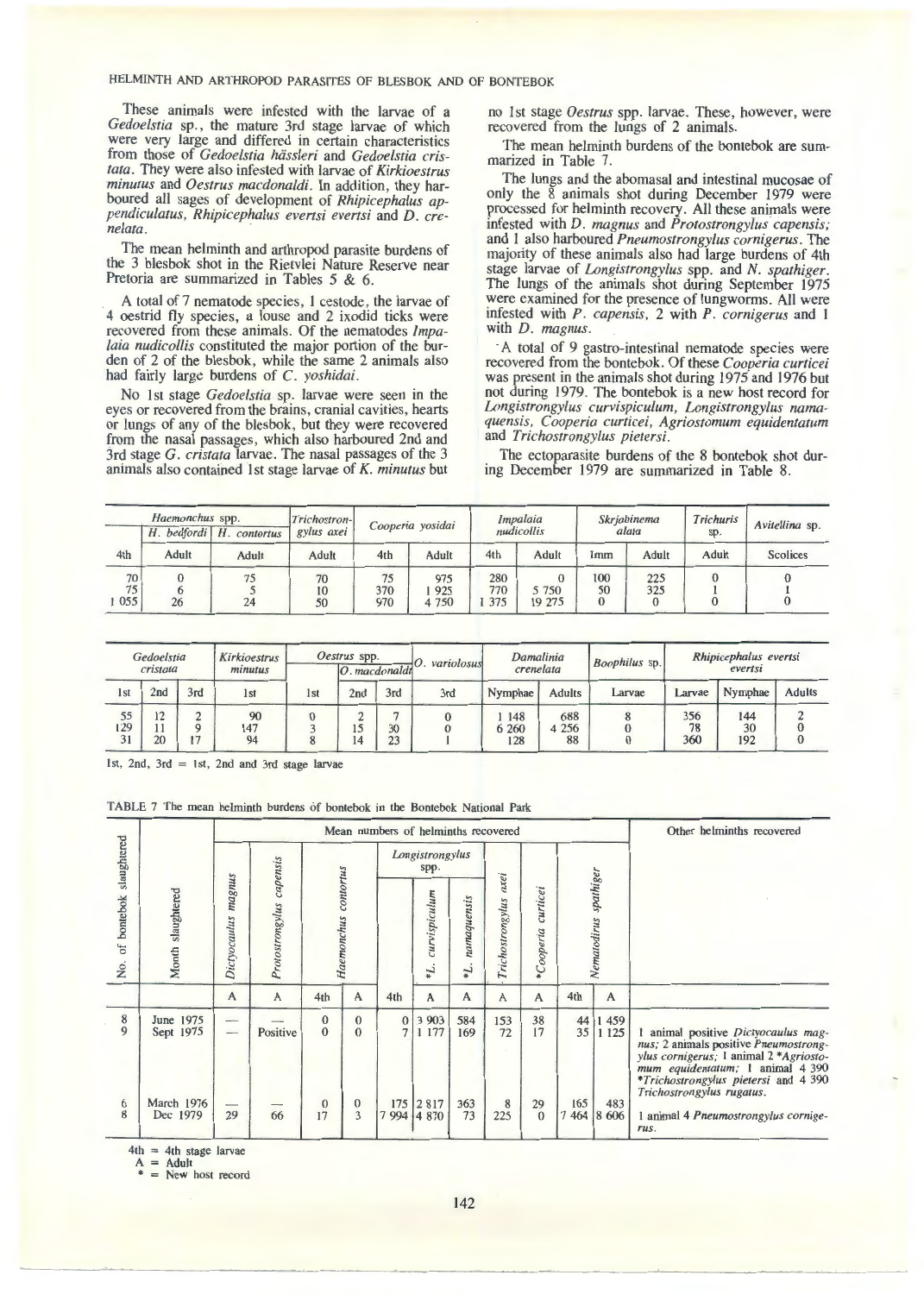|  | TABLE 8 The ectoparasite burdens of 8 bontebok shot in the Bontebok National Park during December 1979 |  |  |  |  |  |  |  |  |  |  |  |  |  |
|--|--------------------------------------------------------------------------------------------------------|--|--|--|--|--|--|--|--|--|--|--|--|--|
|--|--------------------------------------------------------------------------------------------------------|--|--|--|--|--|--|--|--|--|--|--|--|--|

| *Gedoelstia sp. |     |     | Damalinia sp. |       | Ixodes sp. | *I. pilosus | Rhipicephalus sp. | <i>*R. nitens</i> | *Amblyomma<br>marmoreum |
|-----------------|-----|-----|---------------|-------|------------|-------------|-------------------|-------------------|-------------------------|
| 1 <sub>st</sub> | 2nd | 3rd | Nymphae       | Adult | Nymphae    | Adult       | Nymphae           | <b>Adult</b>      | <b>Adult</b>            |
| 59              | 26  | 79  | 12            | 22    |            |             |                   | 318               |                         |
| 81              | 36  | 15  |               |       |            |             |                   | 343               |                         |
| 70              | 25  | 42  |               |       |            |             |                   | 79                |                         |
| 111             | 19  | 61  |               | 10    |            |             |                   | 366               |                         |
| 42              | 16  | 41  |               |       |            |             |                   |                   |                         |
| 44              | 25  | 66  |               |       |            |             |                   | 152               |                         |
| 43              | 31  | 23  |               |       |            |             |                   |                   |                         |
| 83              | 28  | 38  |               | 12    |            |             |                   | 83                |                         |

1st, 2nd, 3rd = 1st, 2nd and 3rd larval stages

\* New host record

All the buck were infested with the larvae of a *Gedoelstia* sp., the mature 3rd stage larvae of which were very large and similar in appearance to those recovered from the blesbok at Badplaas. A large proportion of the 1st stage larvae of this fly was recovered from the right ventricles of the hearts of these animals but no larvae were found in the cranial cavities. All were also infested with adult *Rhipicephalus nitens*.

### **DISCUSSION**

A total of 2I nematode and 2 cestode species were recovered from blesbok in the 4 parks. Of these only *Haemonchus bedfordi* and *Trichostrongylus a.xei* were present in animals from each region. The larvae of 5 oestrid flies and the immature and/or adult stages of 6 ixodid ticks and 2lice were also recovered. Of these only *D. crenelata* was present on animals in each of the 4 parks.

The bontebok harboured 12 nematode species, the larvae of an oestrid fly, a biting louse and 3 ixodid tick species. Of these *D. magnus, L. curvispiculum, T. axei, N. spathiger,* and the larvae of a large *Gedoelstia* species were also recovered from some of the blesbok.

### *Golden Gate and Mountain Zebra Parks*

The small number of nematodes recovered from blesbok in both these parks is probably largely due to the low stocking density. In addition, the particularly small numbers present in the antelope in the Mountain Zebra Park can be ascribed to the fact that this is a semi-arid region with a mean annual rainfall of 398 mm.

The majority of species recovered had previously been recorded from blesbok (Horak, I978 a) or were present in the animals slaughtered at Badplaas. *L. curvispiculum,* however, had not previously been reported in blesbok. This nematode was originally described from Grant's gazelle (Gibbons, 1973) and has also been recovered from several wild ruminants in East Africa (Gibbons, 1977).

But for its presence in the blesbok in the Golden Gate Park and in springbok near Krugersdorp in the western Transvaal (Horak, Meltzer & De Vos, 1982), *N. helvetianus* has apparently not previously been recovered from wild ruminants.

Only l of the 2 blesbok examined in the Golden Gate Park was infested with larvae of G. cristata. Four of an additional group of 5 blesbok examined in the park at the same time were infested but harboured a total of only 23 larvae.

*Linognathus damaliscus* was originally described from material obtained from both bontebok, which is the type-host, and blesbok (Bedford, I936), and the *Linognathus* sp. recovered from I of the blesbok at Golden Gate, has provisionally been assigned to this species. Ledger (1980), however, suggests that a detailed study of adequate material may indicate that the species on blesbok differ from those on bontebok and could be a separate species as proposed by Fiedler & Stampa  $(1956).$ 

Few ticks were recovered from the animals in either of the reserves, the difference in the species recovered from the 2 localities being a reflection of the differences in their geographical distributions (Howell, Walker & Nevill, 1978).

#### *Badplaas*

The blesbok at Badplaas harboured a greater number and a considerably greater variety of helminth parasites than the blesbok at Lunsklip or near Pretoria (Horak, I978 a). Although other buck ran with the blesbok at each of those localities, the smaller area of the reserve at Badplaas, coupled with the high stocking rate, probably accounted for the larger worm burdens and greater number of species recovered.

H. bedfordi was recently recovered from blesbok for the first time (Horak, 1978 a) and, although originally described from blue wildebeest and African buffalo by Le Roux (1929), it has been recovered from numerous antelope species (Round, 1968; Gibbons, 1979). It thus appears not to be particularly host specific.

*T. thomasi* was originally described from impala (Mönnig, 1932, 1933) and had apparently not been encountered in any other species. However, It has recently been recovered from springbok (Horak et al., 1982) and blue wildebeest (Horak, unpublished data, I978), and the fact that all the blesbok at Badplaas were infested indicates a considerably wider host range than was previously thought. Male worms of C. hungi were originally described from waterbuck (Mönnig, 1931) and females from tsessebe (Mönnig, 1932) and numerous other antelope species are also infested with this worm (Round, I968). Impala examined at Boekenhout (Horak, I978 b) and at Pafuri (Horak, I980 b) also harboured C. *hungi,* and it is probable that, if *T. thomasi* and *C. hungi*  are not specific parasites of blesbok, the presence of a herd of I22 impala in the confined space of the reserve at Badplaas, and presumably harbouring these parasites, ensured that the blesbok became infested.

Until recently *C. yoshidai* had been recovered only from reedbuck (Mönnig, 1939) and mountain reedbuck (Baker & Boomker, 1973). It has subsequently been found in blesbok (Evans, 1978), however, and its presence in virtually every animal at Badplaas indicates that it is well-adapted to this host.

Mönnig (1932) recovered Oesophagostomum colum*bianum* from blesbok artificially mfested with larvae of this worm. Its presence in naturally infested blesbok has been recorded, however, by Fourie (1951) and Ortlepp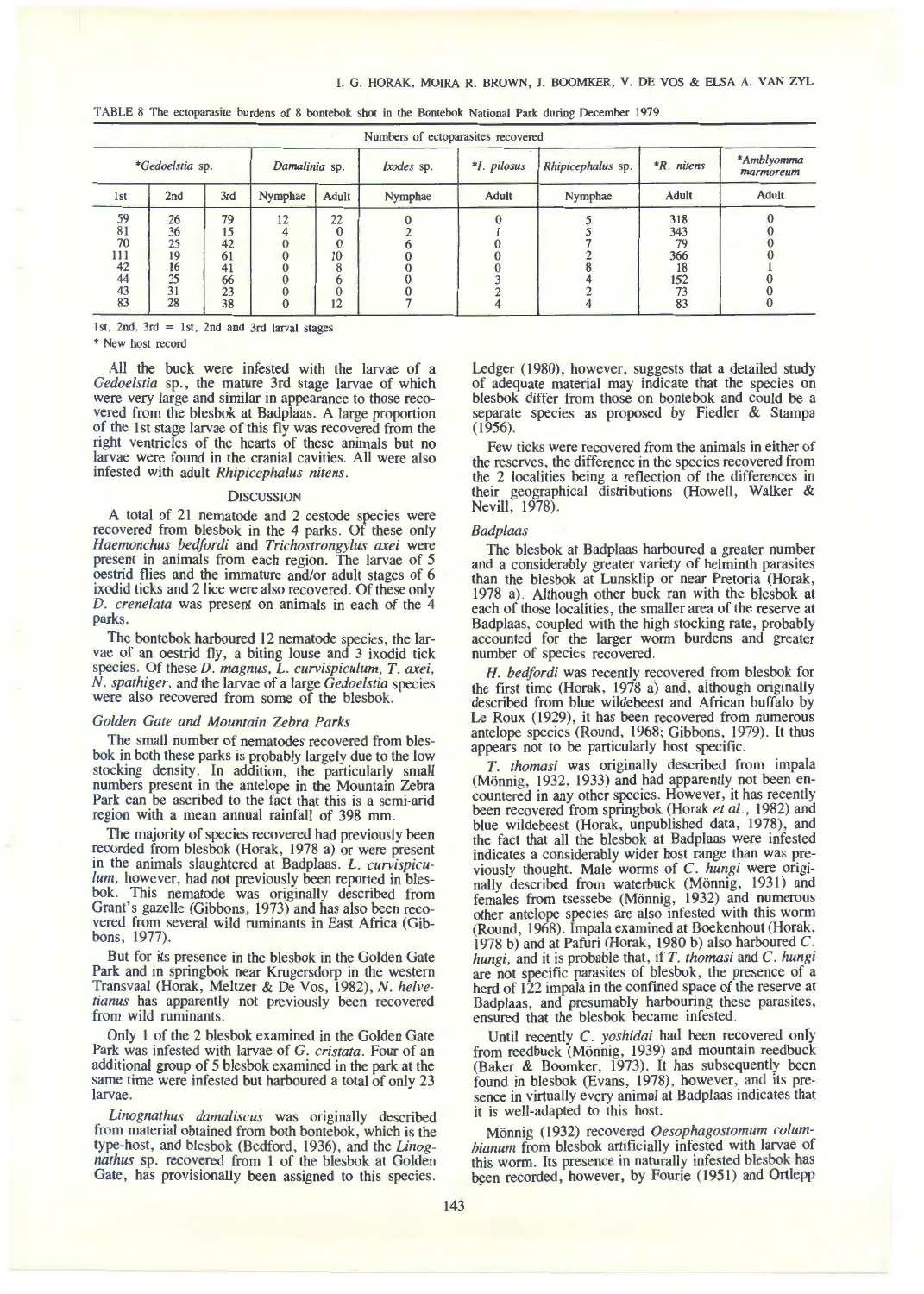(1961), and its recovery from a large number of African antelope species (Round, 1968) seems to indicate an old association.

The recovery of a single *Agriostomum equidentatum*  from I of the 28 blesbok examined indicates that its presence is probably accidental and a result of the fact that 93 springbok, the antelope from which it was originally described (Mönnig, 1929), grazed the reserve with the blesbok.

The recovery of *S. alata* from blesbok at Lunsklip and in the Rietvlei Nature Reserve near Pretoria (Horak, 1978 a) and Badplaas and Rietvlei in the present survey, infers that it should be considered a parasite of blesbok, although it was originally described from sheep (Mönnig, 1932).

The large proportion of early 4th stage larvae of *Haemonchus* spp., *Longistrongylus* sp., *Cooperia* spp. and *lmpalaia* sp. recovered is probably because the animals were all culled during the period May-July (winter) and that these nematodes were overwintering in the blesbok as arrested 4th stage larvae.

The fairly substantial numbers of adult *L. albifrontis, Cooperia* spp. and /. *tuberculata* recovered from the same animals are probably the result of the warm, frostfree winters experienced at Badplaas, which makes survival outside the host possible and removes the necessity for complete inhibition of development. Even these conditions were probably not favourable for the development and survival of the free-living stages of *Haemonchus* spp. and arrest in development was virtually complete. It seems likely that the same phenomenon accounted also for the large proportion of 4th stage larvae of *Oesophagostomum* sp. recovered.

The mature 3rd stage larvae of the *Gedoelstia* sp. recovered from blesbok at Badplaas gave rise to adult flies considerably larger than adult G. *cristata* or G. *hiissleri.*  Basson, Zumpt & Bauristhene (1963) have described a giant variety of G. *cristata,* which they assumed to be a hybrid between G. *hiissleri* and G. *cristata.* As neither G. *hiissleri* nor G. *cristata* larvae were recovered from the blesbok at Badplaas, it can be assumed that no adult flies of these species were present. Hence, the larvae recovered could hardly be a hybrid between these 2 flies and probably belong to a valid separate species.

K. *minutus* is a parasite of blue wildebeest (Zumpt, 1965) and it has been suggested by Horak, Boomker & De Vos (1980) that, as only 1st stage larvae were recovered from the blesbok at Badplaas, it may not be capable of completing its parasitic life cycle in this host. *<sup>0</sup> . macdonaldi* has been recovered from blesbok near Pretoria and near Lunsklip in the northern Transvaal (Horak & Butt, 1977). Third stage larvae of this fly appear to be present only from May-September (Horak & Butt, 1977).

The large burdens of immature *R. appendiculatus* present on the blesbok were probably due to 3 factors. Firstly, the time of the year, as peak immature activity occurs between March and September (Londt, Horak & De Villiers, 1979); secondly, the high stocking density in the reserve which thus supplies an abundance of hosts for all stages of development and, thirdly, the presence of eland, which are good hosts for adult ticks and which in tum give rise to large immature populations.

The large numbers of immature *R. evertsi evertsi* can also be ascribed to the 1st 2 of the above-mentioned 3 factors and to the presence of zebras in the reserve, as these animals are good hosts of the adults of this tick (Horak, unpublished data, 1980).

#### *Rietvlei Reserve*

The parasite burdens of the blesbok in this reserve are of interest, not only because they can be compared with those of the blesbok in other reserves, but also because they can be compared with those of 4 blesbok shot almost exactly 9 years previously in the same reserve (Horak & Butt, 1977; Horak, 1978 a).

In contrast to the blesbok at Badplaas, which harboured *I. tuberculata*, these animals were infested with *I. nudicollis,* a parasite also recovered from blesbok in the Percy Fyfe Nature Reserve in the northern Transvaal (Horak, 1978 a). Each of the 3 blesbok from the Rietvlei Reserve also harboured *C. yoshidai,* a parasite recovered from nearly all the animals at Badplaas but not recovered from the 4 blesbok shot 9 years previously in the Rietvlei Reserve (Horak, 1978 a).

Horak & Butt (1977) also recovered large numbers of 1st stage larvae (which they assumed to be *Oestrus*  spp.), from the nasal passages of those 4 blesbok. One of those animals also harboured *Oestrus* spp. larvae m 1ts lungs. At the time, the 1st stage larvae of K. *minutus,*  which have only recently been described (Horak *et al.,*  1980), were not known. However, because of the findings in the 3 blesbok in the present survey in the Rietvlei Reserve, the 1st stage larvae recovered from the nasal passages of the previously examined blesbok were reexamined and found to be 1st stage larvae of K. *minutus.*  Unfortunately, the larvae recovered from the lungs of 1 of those animals had been lost, and thus it could not be determined if they were indeed Oestrus sp. larvae.

It was also suggested by Horak & Butt ( 1977) that 3rd stage larvae of *0. macdonaldi* were present in blesbok only during the period May-Sepember, a suggestion now supported by the fact that 1 of the blesbok slaughtered at Badplaas during May 1978 harboured these larvae, as did the 3 blesbok now examined in the Rietvlei Reserve. They also suggested that, if blesbok in the Rietvlei Reserve were examined at other times of the year, they might be found to harbour *Oestrus variolosus*  as well. The recovery of a single 3rd stage larva of *0. variolosus* from 1 of the animals now examined and from 3 black wildebeest culled a little later in the Rietvlei Reserve confirms that this parasite does occur in this reserve.

Each of the 3 blesbok was infested with larvae of G. *cristata,* and on re-examination of the larvae recovered from the 4 blesbok previously examined at Rietvlei it was found that all the larvae previously identified as G. *hiissleri* were in fact also G. *cristata* larvae.

The presence of substantial numers of immature *R. evertsi evertsi* in the ears of the blesbok was probably due to the presence of zebras in the Rietvlei Reserve.

# *Bontebok Park*

Although D. magnus was originally described from the closely related blesbok (Mönnig, 1932), it seems equally well adapted to bontebok. It would appear, however, that this parasite was not introduced into the present Bontebok Park with the bontebok when they were transferred thither from the old Bontebok Park near Bredasdorp during 1960, a fact also mentioned by Verster *et al.* (1975). This observation is supported by the fact that no *D. magnus* were recovered from the animals in the original park before they were transferred (Ortlepp, 1962). Springbok, which are also good hosts of *D. magnus,* were subsequently introduced into the new park (Penzhom, 1971) and the infestation probably came with them. Both *Pneumostrongylus cornigerus* and *Protostrongylus capensis* were originally described from bontebok (Ortlepp, 1962).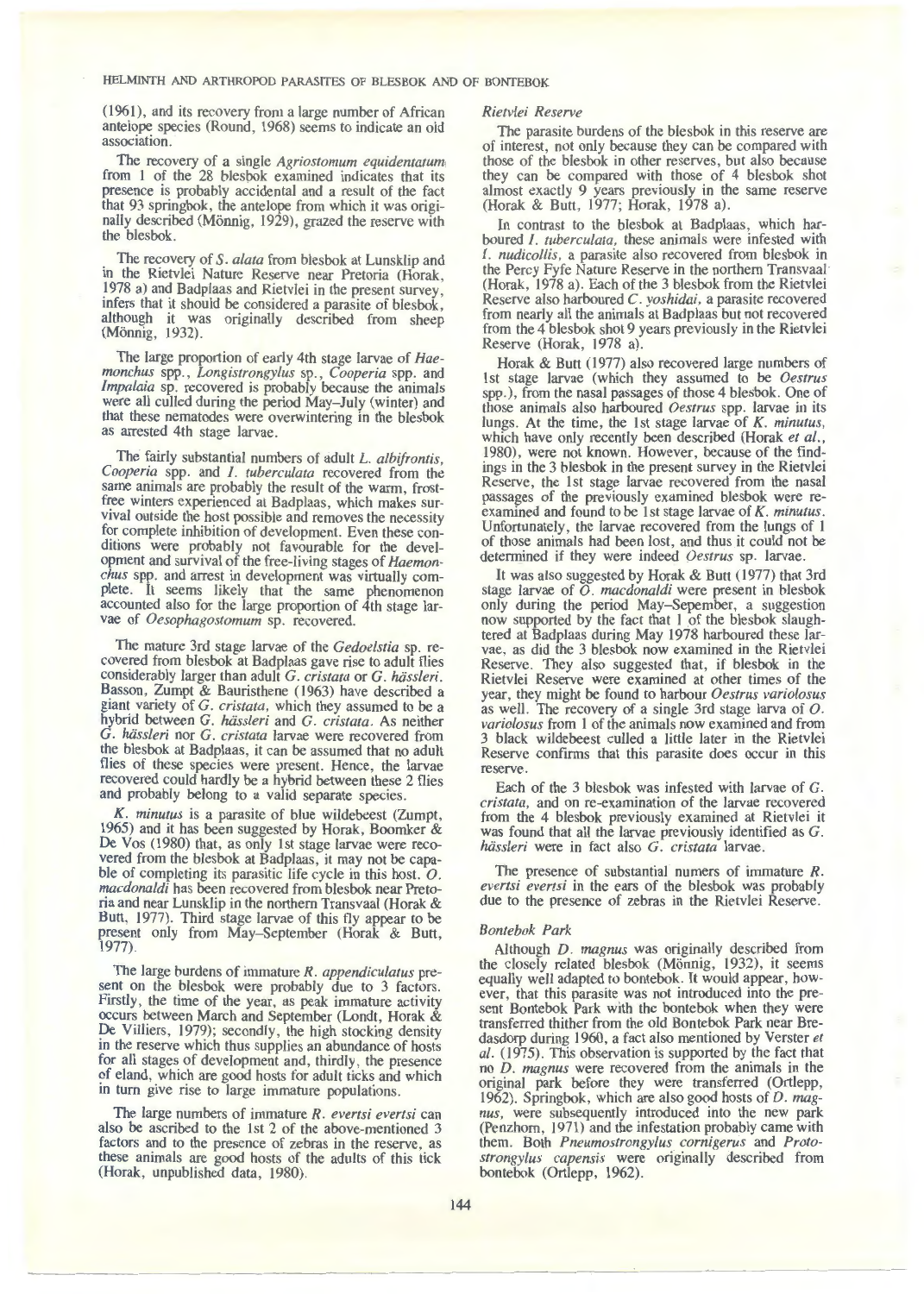*Longistrongylus namaquensis* was originally described from the abomasum of a sheep (Ortlepp, 1963), but has subsequently been found in springbok in the Bontebok National Park (Horak *et al.,* 1982). It may well prove to be a parasite of wild ruminants in common with the other members of this genus (Gibbons, 1977).

More than 60% of the total *Longistrongylus* spp. burdens of the animals culled during December 1979, the abomasal mucosae of which had been digested, were in the 4th stage of larval development. This can probably be ascribed to arrested development ensuring the survival of the nematode in a stable internal environment during a time when the external dry and hot conditions of summer in the western Cape Province are unsuitable for survival of the free-living stages. Unfortunately this statement cannot be substantiated from a comparison with the burdens of the animals slaughtered during June and September 1975 and March 1976. The abomasal mucosae of these animals had not been digested and, consequently, their burdens of *Longistrongylus* spp. larvae cannot be considered complete, as very large numbers of 4th stage larvae of this genus are frequently present in the mucosa of the abomasum.

The presence of large numbers of adult *N. spathiger* in adult bontebok is worth noting. In a helminth survey conducted in sheep in the Karoo, Viljoen (1969) found that once the sheep reached 12-15 months of age, regardless of the season of the year, fewer N. *spathiger*  became adult. He thought that this was probably a manifestation of age resistance similar to that found against this and other species of the genus (Brunsdon, 1962 a). Whether the large proportion of adult N. *spathiger* found in the present survey was indicative of a well-adapted, definitive host/parasite relationship (Horak, 1980 b) or of a decrease in host resistance brought about by inadequate nutrition (Brunsdon, 1962 b) or by the presence of large burdens of other parasites, could not be determined within the limits of this survey.

Few N. *spathiger* larvae were recovered from the digested intestinal mucosae of the animals slaughtered during December 1979. Hence the larval burdens of this species in the animals culled during 1975 and 1976 can be taken as a reasonably accurate reflection of the actual number of larvae present. From these observations it would appear that a degree of arrested development in the 4th larval stage was present during December 1979.

Verster *et al.* (1975) recovered fairly large numbers of *Ostertagia hamata* and *N. spathiger* from the bontebok they examined during 1973. Although *0. hamata* was absent in all the bontebok examined in the present survey, *N. spathiger* was recovered in large numbers.

The recovery of larvae of a very large *Gedoelstia* sp. from the bontebok in the absence of larvae of either G. *cristata* or G. *hiissleri* is further support for our contention that this is a valid, separate species. The fairly large numbers of 1st stage larvae found in the hearts of the antelope, while none were present around the brains, suggests that the larvae of these flies follow a migratory route from the cornea to the blood vessels, heart, lungs, trachea, pharynx and nasal cavity in preference to the route via the cornea, optic nerve, dura mater and foramina of the cribriform plate to the nasal cavity (Horak & Butt, 1977).

The *Damalinia* sp. recovered from the bontebok has only been identified to generic level, as it is probable that this is an unnamed new species (Ledger, 1980).

The large numbers of adult *R. nitens* recovered from the bontebok indicate that they are efficient hosts of this tick, which has a geographical distribution limited to the south-western Cape Province (Morel, 1969). The single adult *Amblyomma marmoreum* recovered is an indication of the presence in the park of a large number of tortoises, which this tick parasitizes (Hoogstraal, 1956).

#### **ACKNOWLEDGEMENTS**

We should like to thank the National Parks Board for placing the blesbok in the Golden Gate Highlands Park and the Mountain Zebra National Park and the bontebok in the Bontebok National Park at our disposal. The Board of Public Resorts also kindly made available the blesbok in the Rob Ferreira Nature Reserve. Sentrachem (Pty) Limited and Hoechst Pharmaceuticals (Pty) Limited furnished financial support for the survey at the Rob Ferreira Nature Reserve and Dr W. M. O'Donovan arranged the culling of the animals at this venue.

This research was also funded by the University of Pretoria and the Council for Scientific and Industrial Research.

The assistance of Mrs Evelyn L. Visser and Messrs J. V. Badenhorst, B. D. de Klerk, I. L. de Villiers, N. H. Jonker, P. C. Pieterse and H. Scott with processing the necropsies is gratefully acknowledged.

#### **REFERENCES**

- ACOCKS, J. P. H., 1975. Veld types of South Africa with accom-panying veld type map. *Memoirs of the Botanical Survey of South Africa,* No. 40, 128 pp.
- ANSELL, W. F. H., 1971. Order Artiodactyla. 84 pp. /n: MEESTER, J. & SETZER, H. W. The mammals of Africa: An identification manual. Washington DC: Smithsonian Institution.
- BAKER, MAUREEN K. & BOOMKER, J., 1973. Helminths from the mountain reedbuck, *Redunca fulvorufula* (Afzelius, 1815). *Onderstepoort Journal of Veterinary Research,* 40, 69--70.
- BASSON, P. A., ZUMPT, F. & BAURISTHENE, EVELYN, 1963. Is there a species hybridization in the genus Gedoelstia? (Diptera: Oestridae). *Zeitschrift für Parasitenkunde*, 23, 348-353.
- BEDFORD, G. A. H., 1936. New species of *Linognathus* and *Poly-p/ax* (Anoplura). *Onderstepoort Journal of Veterinary Science and Animal Industry,* 7, 59--65.
- BRUNSDON, R. V., 1962 a. Age resistance of sheep to infestation with the nematodes *Nematodirus filicollis* and *N. spathiger. New Zealand Veterinary Journal,* 10, 1-6.
- BRUNSDON, R. V., 1962 b. The effect of nutrition on age resistance of sheep to infestation with *Nematodirus* spp. *New Zealand Veterinary Journal,* 10, 123-127.
- EVANS, L. B., 1978. Fatal parasitism among free living bushbabies (Galago crassicaudatus). Journal of the South African Veterinary *Association, 49, 66.*
- FIEDLER, O. G. H. & STAMPA, S., 1956. New species of sucking lice from South African game. *Onderstepoort Journal of Veterinary Research,* 27, 55-65.
- FOURIE, P. J. J., 1951. Letsels van *Oesophagostomum co/umbianum*  (Knoppieswurm) in die blesbok *[Damaliscus a/bifrons* (Burch)]. *Journal of the South African Veterinary Medical Association,* 22, 63-65.
- GIBBONS, LYNDA M., 1973. Bigalkenema curvispiculum sp. nov. (Nematoda, Trichostrongylidae) from East African game animals, with a redescription of the female of *Kobusinema banagiense* Gib-bons, 1972. *Journal of Helminthology,* 47, 303-310.
- GIBBONS, LYNDA M., 1977. Revision of the genera *Longistrongylus* Le Roux 1931, *Kobusinema* Ortlepp, 1963 and *Biga/kenema*  Ortlepp, 1963 (Nematoda: Trichostrongylidae). *Journal of Helmin-thology,* 51, 41-62.
- GIBBONS, LYNDA M. , 1979. Revision of the genus *Haemonchus*  Cobb, 1898 (Nematoda: Trichostrongylidae). *Systematic Parasito-logy,* I, 3-24.
- HOOGSTRAAL, H., 1956. African Ixodoidea. I. Ticks of the Sudan (with special reference to Equatoria Province and with preliminary reviews of the genera *Boophilus, Margaropus* and *Hyalomma).* Department of the Navy Bureau of Medicine and Surgery, Washington DC 1101 pp.
- HORAK, I. G. , 1977. Parasites of domestic and wild animals in South Africa. I. *Oestrus ovis* in sheep. *Onders:epoort Journal of Veterinary Research,* 44, 55-63.
- HORAK, I. G. & BUTT, M. J., 1977. Parasites of domestic and wild animals in South Africa. III. *Oestrus* spp. and *Gedoelstia hässleri* in blesbok. *Onderstepoort Journal of Veterinary Research*, 44, 113-118.